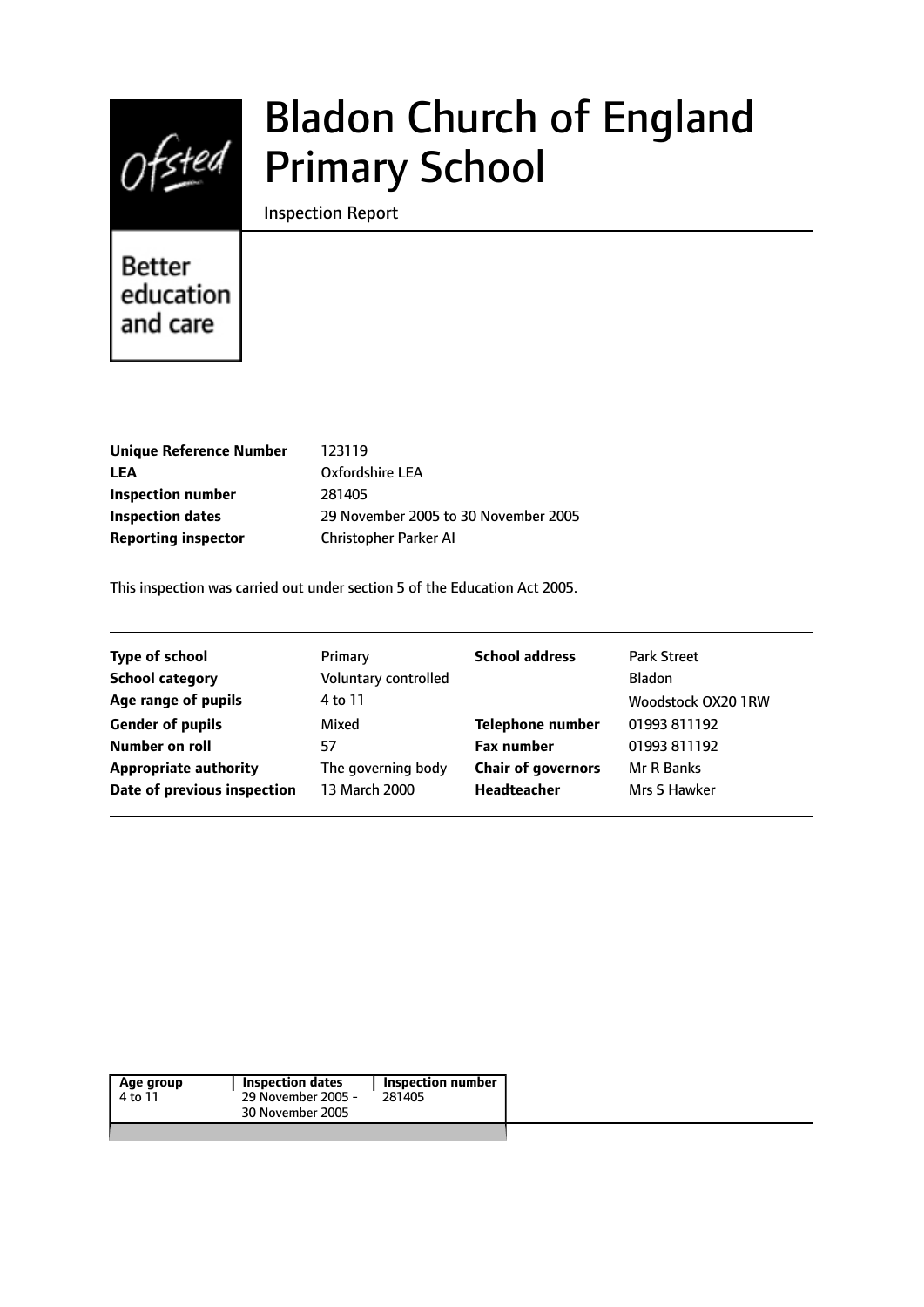© Crown copyright 2006

#### Website: www.ofsted.gov.uk

This document may be reproduced in whole or in part for non-commercial educational purposes, provided that the information quoted is reproduced without adaptation and the source and date of publication are stated.

Further copies of this report are obtainable from the school. Under the Education Act 2005, the school must provide a copy of this report free of charge to certain categories of people. A charge not exceeding the full cost of reproduction may be made for any other copies supplied.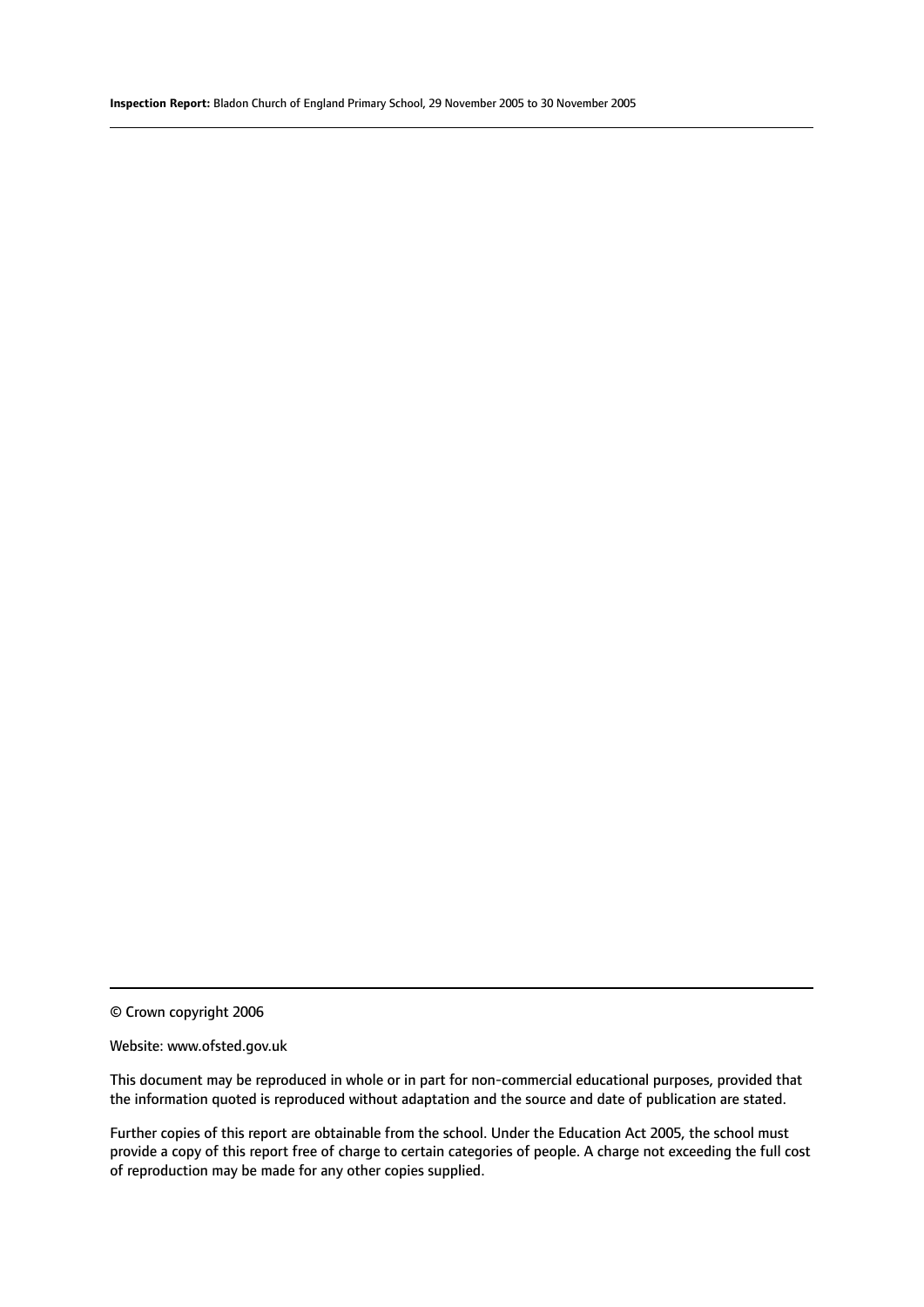# **Introduction**

The inspection was carried out by an additional inspector.

# **Description of the school**

Bladon Primary School is much smaller than most schools. It serves a rural community. Pupils come from a variety of social backgrounds, and their attainment on entry varies widely from year to year. Very few take free school meals and almost all are of White British heritage. Fewer pupils than usual have learning difficulties and disabilities. There are no pupils with statements of special educational needs.The proportion pupils joining the school after the reception year is higher than usual. Last year, over a third of the pupils in Year 6 joined the school after Year 3.

## **Key for inspection grades**

| Grade 1 | Outstanding  |
|---------|--------------|
| Grade 2 | Good         |
| Grade 3 | Satisfactory |
| Grade 4 | Inadequate   |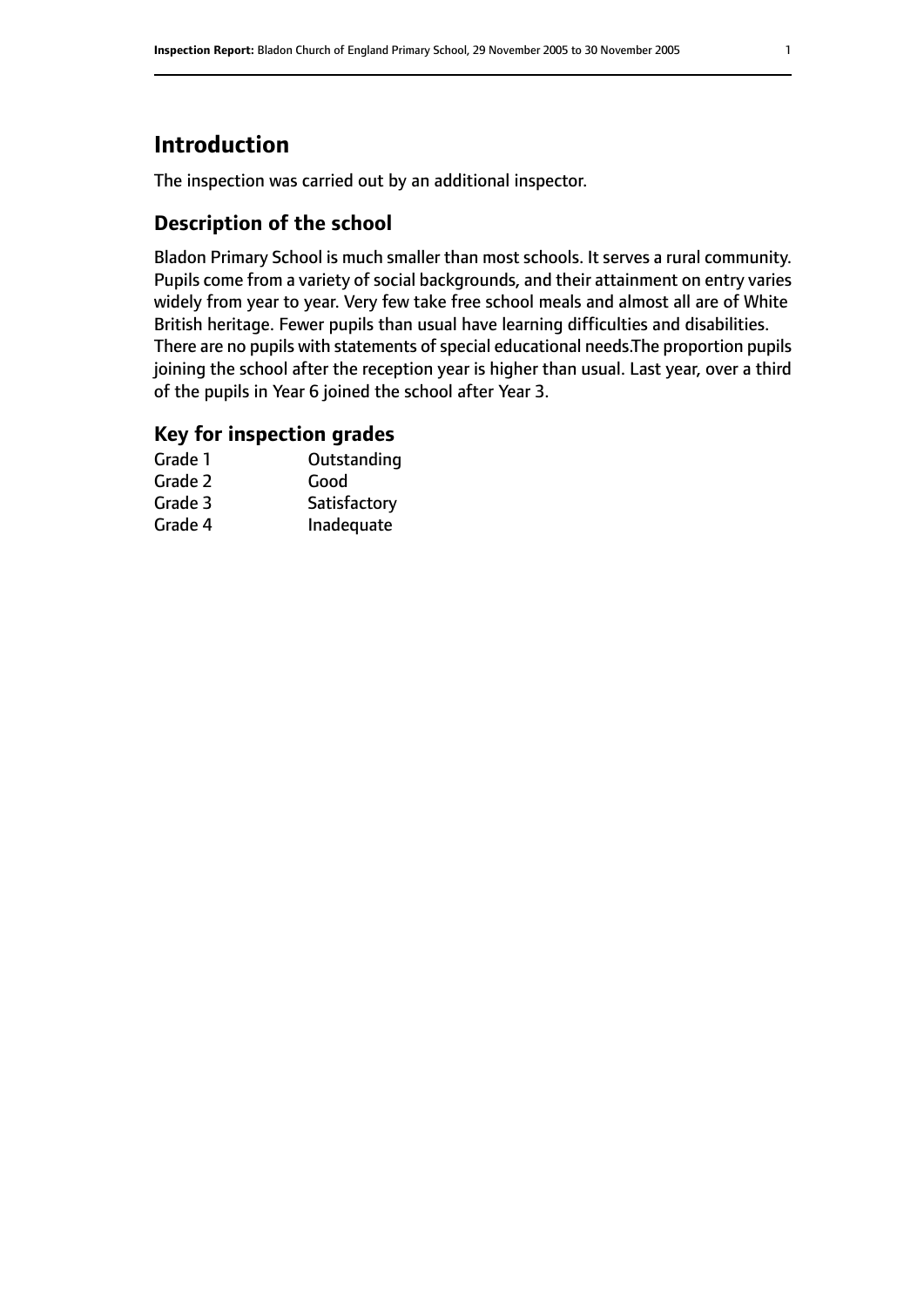# **Overall effectiveness of the school**

#### **Grade: 2**

The school judges its overall effectiveness to be good. The inspection supports this view. Standards and achievement are good because the pupils are well taught. The curriculum is interesting and pupils enjoy lessons. The youngest children receive a good start to their education because of the interesting range of activities designed for them and the support they are given.The pupils' personal development is outstanding. They are confident and considerate to one another and behave very well. Care and welfare is good. Pupils are successfully guided and helped to meet the challenging targets set for them. Older pupils are given many responsibilities and set their own targets to improve their work.The headteacher leads the school effectively. It is well managed and runs very smoothly. The school carefully monitors its performance, but judgements about success and effectiveness are not sharp enough. Not enough attention is given to evaluating the impact of initiatives to raise standards and improve provision. The school has successfully maintained its many strong features and improved them. It has the capacity to make further improvements and provides good value for money. Parents are very pleased with the school. One parent wrote, 'Bladon children are very well prepared for the wider world...'.

#### **What the school should do to improve further**

\* Sharpen self-evaluation so that it focuses on the impact of the school's work.

# **Achievement and standards**

#### **Grade: 2**

Achievement is good. Standards fluctuate from year to year because the number of pupils in most year groups is very small. Over the last few years standards have been above average overall. Dips in results are always investigated and action is taken. The school has focused its efforts on improving the standard of the pupils' writing. As a result, standards in English improved markedly in the most recent national tests at the end of Year 6. A third of the pupils reached the higher levels in English and mathematics and two thirds in science. The school carefully tracks the progress of each pupil to help them reach their challenging targets. The pupils with learning difficulties and disabilities make good progress towards their targets because they are well supported.

#### **Personal development and well-being**

#### **Grade: 1**

The pupils' personal development is outstanding. They take full advantage of the many opportunities the school offers them. The ethos of the school is exemplified by the very high expectations of behaviour and pupils' consideration for others. When asked about bullying, they agreed unanimously, 'There is never any trouble and if there was it would be sorted out quickly'. The pupils say they feel safe in school. Behaviour is very good and attendance well above average. The pupils speak animatedly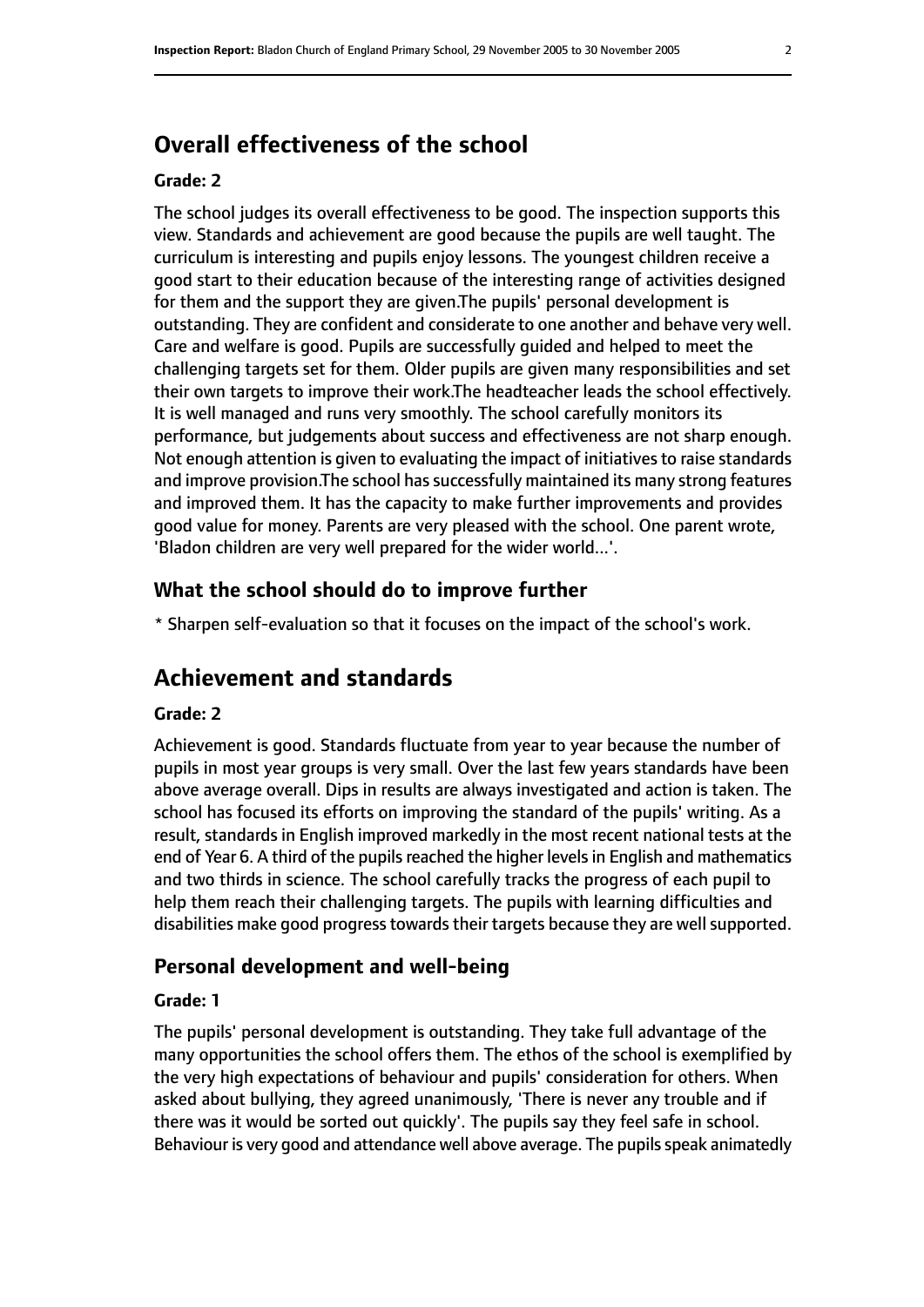about their work and how they enjoy lessons, after-school activities, trips and visits. They know about the benefits of a healthy diet. Some cycle to school as part of the travel plan which they helped to formulate. The school council plays an active role in bringing about improvement, such as the addition of a new bicycle shed. Pupils arrange charity events and manage the fund-raising which prepares them well for their future economic well-being.The pupils' spiritual, moral, social and cultural development is good. The pupils are given many responsibilities because, as one pupil commented, 'The teachers trust us'. They have a good understanding and respect for their own and other cultural traditions through visits to a Hindu Temple and a Synagogue, and through links with schools in France and Spain.

# **Quality of provision**

#### **Teaching and learning**

#### **Grade: 2**

The teaching is good. The teachers make it very clear what they expect the pupils to learn and modify the tasks they set to take account of different ages and abilities. Lessons are lively and interesting. For example, older pupils used the internet to help them identify and classify rocks. An animated debate ensued asthey tried to determine whether granite was an igneous rock. The specialist teaching of singing demands high standards of the pupils and is very effective.The pupils writing skills are developed systematically because their teachers explain clearly, for example, the conventions for direct speech. They link this learning to stories by authors such as Roald Dahl so the pupils can see how direct speech is woven into the text. The marking and assessment of writing is very effective. The teachers make detailed comments on the pupils' work and set them clear targets to help them to improve. The pupils respond well and as a result they make good progress. Classrooms are skilfully managed to ensure the needs of all groups are met. The youngest children are provided with good opportunities to participate in, for example, role play activities.

#### **Curriculum and other activities**

#### **Grade: 2**

The school provides an interesting curriculum that motivates the pupils and promotes their enjoyment of learning. Good links are made between subjects such history and art. For example, Year 6 pupils talk knowledgeably about Picasso's views of war and why and how he painted Guernica. In science, the pupils learn about the dangers of alcohol and drug abuse. Information and communication technology is used well, and Year 3 and 4 pupils have created their own animated films and added their own recorded voices. The pupils have good opportunities for physical exercise despite the lack of a space for indoor exercise. They make good use the local secondary school sports hall, have regular swimming lessons and older pupils play squash. After school games, singing, computer and gardening clubs further enhance the curriculum.The school adds considerable additional interest and enjoyment by arranging many trips, visits and events. A recent residential visit is a highlight for many pupils. For others, it is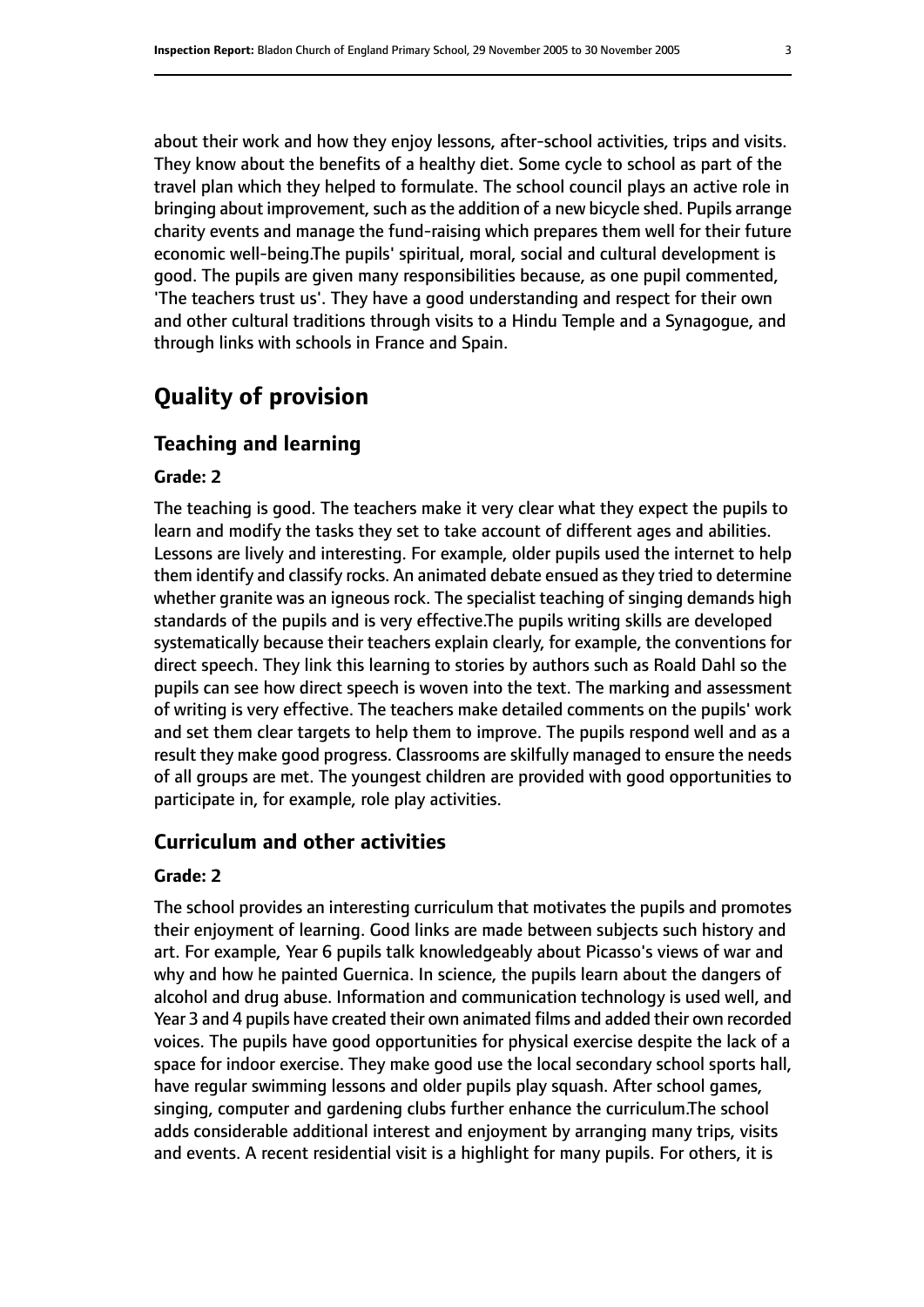their involvement as evacuees in a stage show to celebrate the 60th Anniversary of World War Two.

#### **Care, guidance and support**

#### **Grade: 2**

The quality of care provided for pupils is good. Arrangements for safeguarding pupils' welfare are secure. All adults in the school show a high level of commitment and competence in promoting the health and safety of the children. Procedures for child protection are fully in place and staff are trained to provide emergency first aid. The school is rightly proud of its caring ethos and adults and children confirm it is a happy community. Every pupil is treated as an individual and this contributes strongly to the 'family atmosphere' which parents value. One pupil, who joined the school in Year 5, appreciated how 'Everybody made me very welcome'.Pupils with learning difficulties and disabilities are supported well. The school works well with parents, keeping them fully informed. Other agencies provide additional support where it is necessary.The school has effective methods for keeping track of pupils' progress and these are used to set challenging targets. The systems also identify any pupil who is not making as much progress as they should so that effective action can be taken.

## **Leadership and management**

#### **Grade: 2**

Leadership and management are good because the headteacher places a high priority on meeting the needs of each pupil through an interesting and enjoyable curriculum. As a result the pupils achieve well. The headteacher has established an ethos in which the pupils flourish with the effect that their personal development is outstanding. The school monitors its own work. For example, test results and assessments are analysed, the quality of teaching is checked and regular reports on the school's provision are made to the governing body. The views of parents and pupils are sought and acted upon. However, the evaluation of the school's performance is not accurate enough. Nevertheless, the school has maintained the many strong features identified at the time of the last inspection and continues to seek improvement. Continuing professional development is well organised and ensures that all staff are up to date and well informed. The school is well placed to improve further.The governors steer the work of the school very effectively. They work successfully with the headteacher to continually improve the provision for the pupils. They have significantly improved the accommodation and are now seeking to secure the addition of a hall to enhance provision further. Statutory requirements are met with the exception of the publicising of the complaints procedure.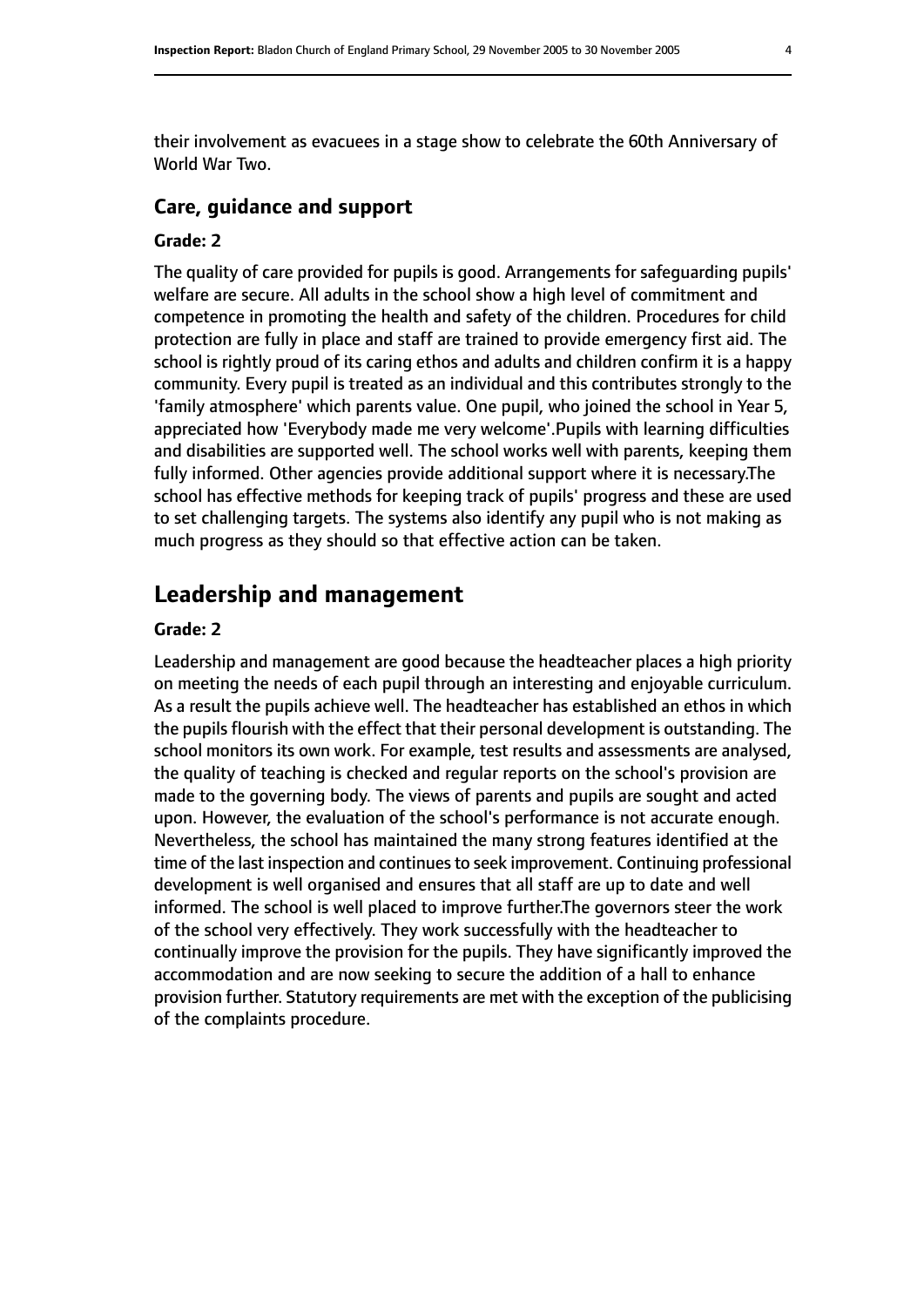**Any complaints about the inspection or the report should be made following the procedures set out inthe guidance 'Complaints about school inspection', whichis available from Ofsted's website: www.ofsted.gov.uk.**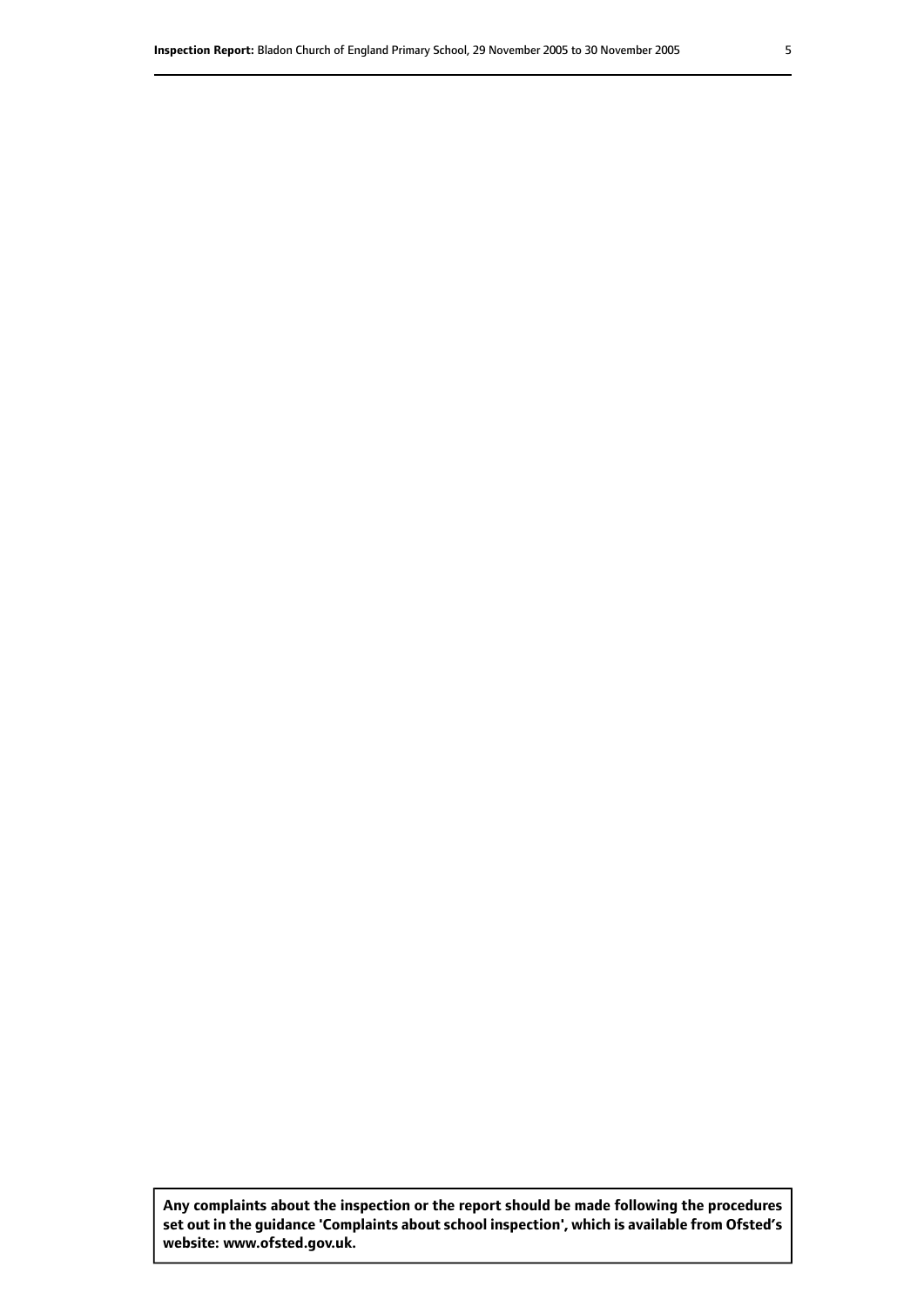# **Inspection judgements**

| Key to judgements: grade 1 is outstanding, grade 2 good, grade 3 | <b>School</b>  | $16-19$ |
|------------------------------------------------------------------|----------------|---------|
| satisfactory, and grade 4 inadequate                             | <b>Overall</b> |         |

#### **Overall effectiveness**

| How effective, efficient and inclusive is the provision of education,<br>integrated care and any extended services in meeting the needs of<br>learners? |     | <b>NA</b> |
|---------------------------------------------------------------------------------------------------------------------------------------------------------|-----|-----------|
| How well does the school work in partnership with others to promote<br>learners' well-being?                                                            |     | ΝA        |
| The quality and standards in foundation stage                                                                                                           |     | <b>NA</b> |
| The effectiveness of the school's self-evaluation                                                                                                       |     | ΝA        |
| The capacity to make any necessary improvements                                                                                                         | Yes | NА        |
| Effective steps have been taken to promote improvement since the last<br>inspection                                                                     | Yes | <b>NA</b> |

#### **Achievement and standards**

| How well do learners achieve?                                                                               | ΝA        |
|-------------------------------------------------------------------------------------------------------------|-----------|
| The standards <sup>1</sup> reached by learners                                                              | NА        |
| How well learners make progress, taking account of any significant variations<br>between groups of learners | <b>NA</b> |
| How well learners with learning difficulties and disabilities make progress                                 | <b>NA</b> |

#### **Personal development and well-being**

| How good is the overall personal development and well-being of the<br>learners?                                  | ΝA        |
|------------------------------------------------------------------------------------------------------------------|-----------|
| The extent of learners' spiritual, moral, social and cultural development                                        | <b>NA</b> |
| The behaviour of learners                                                                                        | <b>NA</b> |
| The attendance of learners                                                                                       | <b>NA</b> |
| How well learners enjoy their education                                                                          | <b>NA</b> |
| The extent to which learners adopt safe practices                                                                | <b>NA</b> |
| The extent to which learners adopt healthy lifestyles                                                            | <b>NA</b> |
| The extent to which learners make a positive contribution to the community                                       | <b>NA</b> |
| How well learners develop workplace and other skills that will contribute to<br>their future economic well-being | <b>NA</b> |

### **The quality of provision**

| How effective are teaching and learning in meeting the full range of<br>the learners' needs?          | ΝA |
|-------------------------------------------------------------------------------------------------------|----|
| How well do the curriculum and other activities meet the range of<br>needs and interests of learners? | ΝA |
| How well are learners cared for, guided and supported?                                                | NА |

 $^1$  Grade 1 - Exceptionally and consistently high; Grade 2 - Generally above average with none significantly below average; Grade 3 - Broadly average; Grade 4 - Exceptionally low.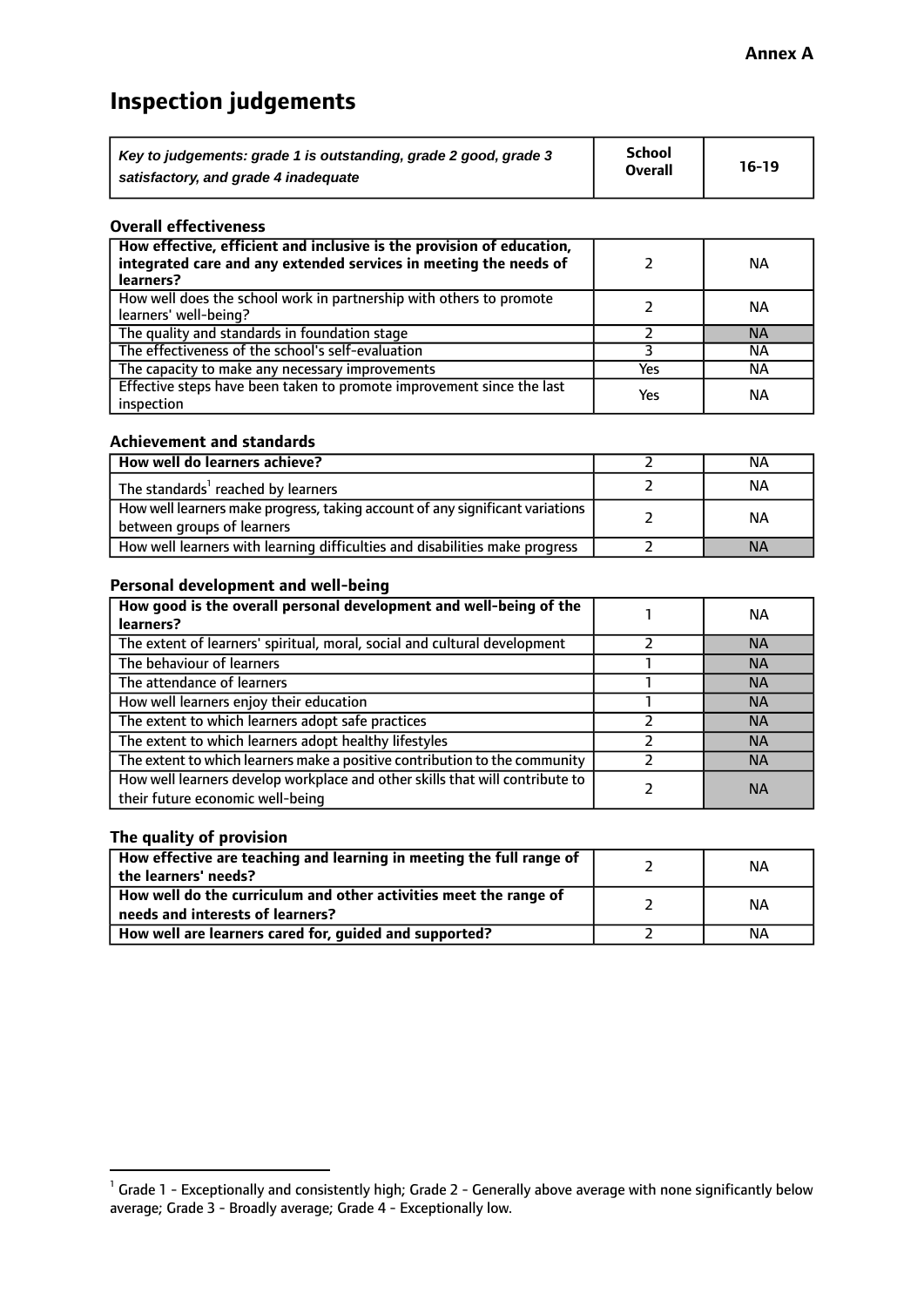# **Leadership and management**

| How effective are leadership and management in raising achievement<br>and supporting all learners?                                              |     | NA.       |
|-------------------------------------------------------------------------------------------------------------------------------------------------|-----|-----------|
| How effectively leaders and managers at all levels set clear direction leading<br>to improvement and promote high quality of care and education |     | <b>NA</b> |
| How effectively performance is monitored, evaluated and improved to meet<br>challenging targets, through quality assurance and self-review      |     | <b>NA</b> |
| How well equality of opportunity is promoted and discrimination tackled so<br>that all learners achieve as well as they can                     |     | <b>NA</b> |
| How effectively and efficiently resources are deployed to achieve value for<br>money                                                            |     | <b>NA</b> |
| The extent to which governors and other supervisory boards discharge their<br>responsibilities                                                  |     | <b>NA</b> |
| The adequacy and suitability of staff to ensure that learners are protected                                                                     | Yes | <b>NA</b> |

| The extent to which schools enable learners to be healthy                                     |            |  |
|-----------------------------------------------------------------------------------------------|------------|--|
| Learners are encouraged and enabled to eat and drink healthily                                | Yes        |  |
| Learners are encouraged and enabled to take regular exercise                                  | <b>Yes</b> |  |
| Learners are discouraged from smoking and substance abuse                                     | Yes        |  |
| Learners are educated about sexual health                                                     | Yes        |  |
| The extent to which providers ensure that learners stay safe                                  |            |  |
| Procedures for safequarding learners meet current government requirements                     | Yes        |  |
| Risk assessment procedures and related staff training are in place                            | <b>Yes</b> |  |
| Action is taken to reduce anti-social behaviour, such as bullying and racism                  | <b>Yes</b> |  |
| Learners are taught about key risks and how to deal with them                                 | Yes        |  |
| The extent to which learners make a positive contribution                                     |            |  |
| Learners are helped to develop stable, positive relationships                                 | Yes        |  |
| Learners, individually and collectively, participate in making decisions that affect them     | Yes        |  |
| Learners are encouraged to initiate, participate in and manage activities in school and the   |            |  |
| wider community                                                                               | <b>Yes</b> |  |
| The extent to which schools enable learners to achieve economic well-being                    |            |  |
| There is provision to promote learners' basic skills                                          | Yes        |  |
| Learners have opportunities to develop enterprise skills and work in teams                    | Yes        |  |
| Careers education and guidance is provided to all learners in key stage 3 and 4 and the sixth | <b>NA</b>  |  |
| form                                                                                          |            |  |
| Education for all learners aged 14-19 provides an understanding of employment and the         | NА         |  |
| economy                                                                                       |            |  |